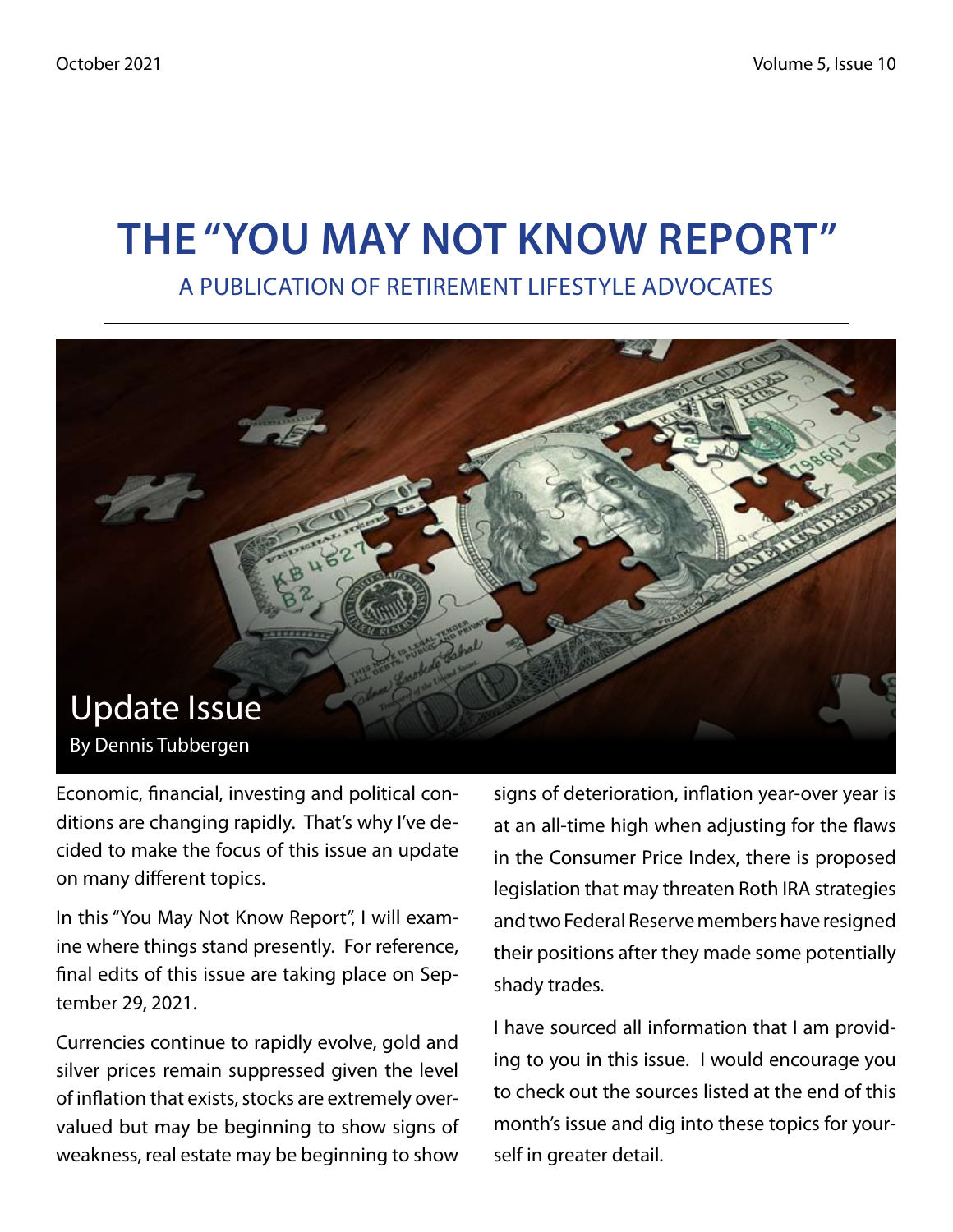

It is now a widely accepted fact that central banks worldwide are appreciably devaluing fiat currencies. Although there is 'taper talk' by the Fed, which means the Fed would raise interest rates and/or slow the rate of currency creation, I believe that this talk is just that – idle chatter.

At best, it is my view that we see only a symbolic taper rather than a meaningful one, which will continue to feed the inflation monster that has now appeared.

As fiat currencies are devalued, currency changes are inevitable. We are now beginning to see those changes as well as government responses to those changes.

As many of you are aware, the country of El Salvador has now officially adopted the cryptocurrency Bitcoin as legal tender in addition to the US Dollar. Each citizen of the Country of El Salvador was given a digital wallet containing Bitcoin. This<sup>1</sup> from "Tech Round":

*El-Salvador has made headlines in the past month, becoming the first country in the world to make Bitcoin a legal tender despite international warnings and skepticism about cryptocurrencies' volatility. In early September, the country's president announced that they had acquired about 550 Bitcoin tokens worth \$26*  *million. Bitcoin will work as legal tender alongside the US dollar, the country's legal currency for the past two decades.*

*El-Salvador began debating the legislation about making Bitcoin a legal tender last year because it would spur investment across the country and uplift about 70% of its population without access to traditional banking services. As a decentralized virtual currency, Bitcoin allows users to send and receive payments worldwide without banks.*

A couple comments.

First, the 'international warnings' noted in the article came largely from central bankers who have a vested interest in keeping Bitcoin and other private currencies at bay.

Second, critical thinkers would have to ask why now, after twenty years, would the government of El Salvador decide to adopt a second currency as legal tender? And why would the government elect a private currency?

While completely answering that question would require a deep dive into the politics of El Salvador, it is safe to say that offering the El Salvadorian populace a US Dollar alternative that has the potential to appreciate in value may be at least part of the motivation.

While not much time has passed since El Salvador elected to embrace Bitcoin as a currency, early reports from the country are mixed.

'Yahoo News" reports<sup>2</sup> that about  $1/3<sup>rd</sup>$  of the population of El Salvador are now using Bitcoin via the digital wallets that they were given.

*El Salvador President Nayib Bukele has said a third of the country's population is actively using the Chivo cryptocurrency wallet, after the government made bitcoin legal tender earlier this month.*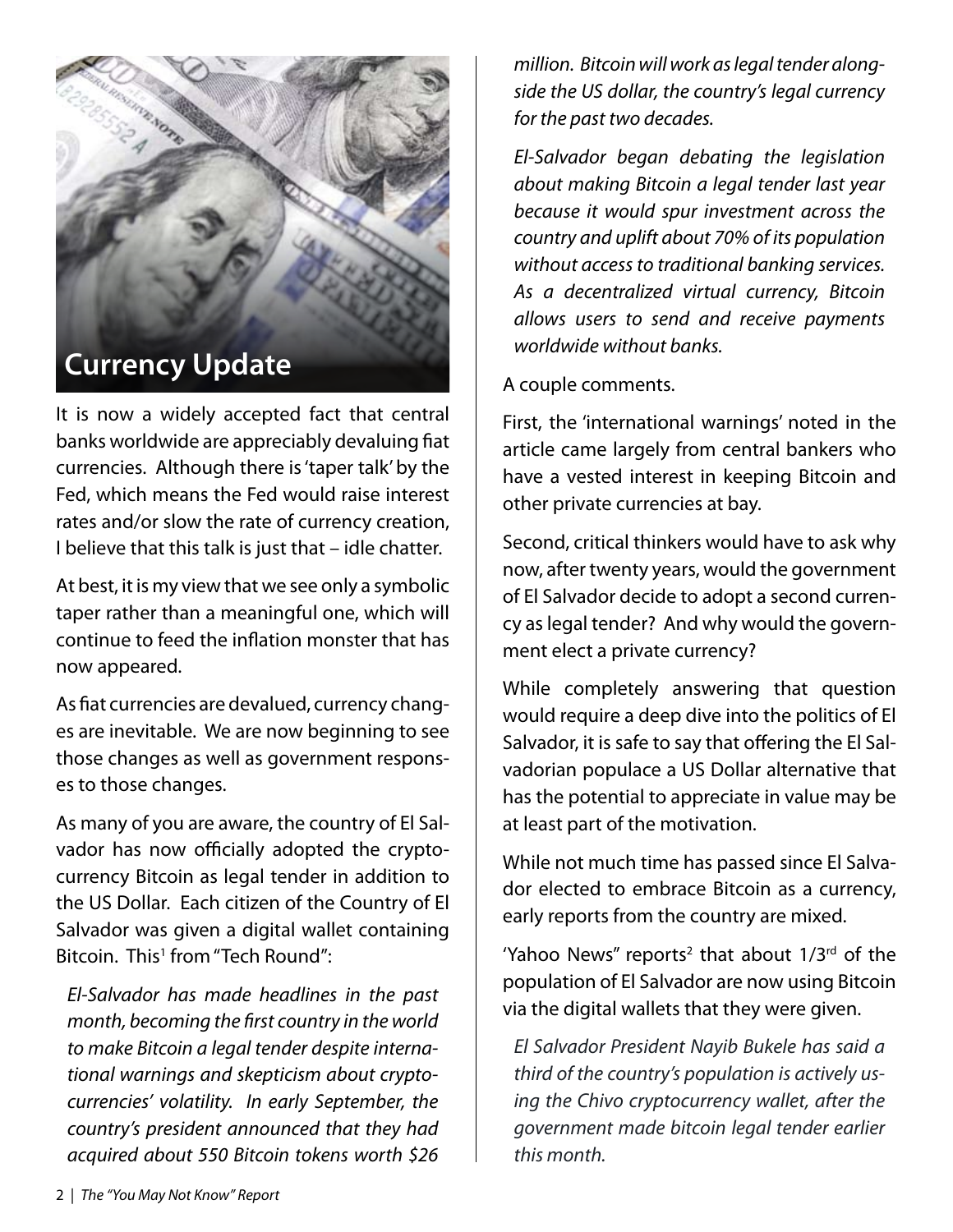

*Bukele tweeted at the weekend that 2.1 million Salvadorans were actively using the wallet. "Chivo is not a bank, but in less than 3 weeks, it now has more users than any bank in El Salvador and is moving fast to have more users that [sic] ALL BANKS IN EL SALVADOR combined," he said. "This is wild!"*

*The claim from Bukele is the latest insight into how El Salvador's controversial adoption of bitcoin is panning out.*

*El Salvador officially launched bitcoin as legal tender on September 7, meaning businesses have to accept it as payment, but the rollout was far from smooth.*

*The decision was criticized by the International Monetary Fund and met with street protests by some Salvadorans. On the day of the launch, bitcoin fell sharply after the government had to take the Chivo wallet offline due to capacity problems.*

*Chivo is a crypto wallet that lets people and businesses send and receive bitcoin and is available as an app on Apple and Android*  *phones. The government preloaded \$30 of bitcoin onto Salvadorans' accounts, which they could access by downloading Chivo.*

*The regular use of the wallet by 2.1 million people, according to Bukele's figures, suggests a mixed response from the country's population. It suggests two-thirds of the country have little interest in using bitcoin.*

*Bukele - who many see as an authoritarian leader - has argued bitcoin becoming legal tender will give people easier access to financial services and reduce remittance costs for Salvadorans abroad.*

While the country of El Salvador has begun to use Bitcoin as legal tender, China has gone on the attack against private cryptocurrencies. The People's Bank of China, the Chinese central bank, recently banned the use and mining of all cryptocurrencies. This<sup>3</sup> from Grant Gross (referencing the BBC):

*The People's Bank of China, which sets monetary policy and regulates financial institutions in the mainland, has banned all cryptocurrency transactions, the BBC reports. Using cryptocurrency "seriously endangers the safety of people's assets," the bank said. China sees cryptocurrency as a "volatile, speculative in-*

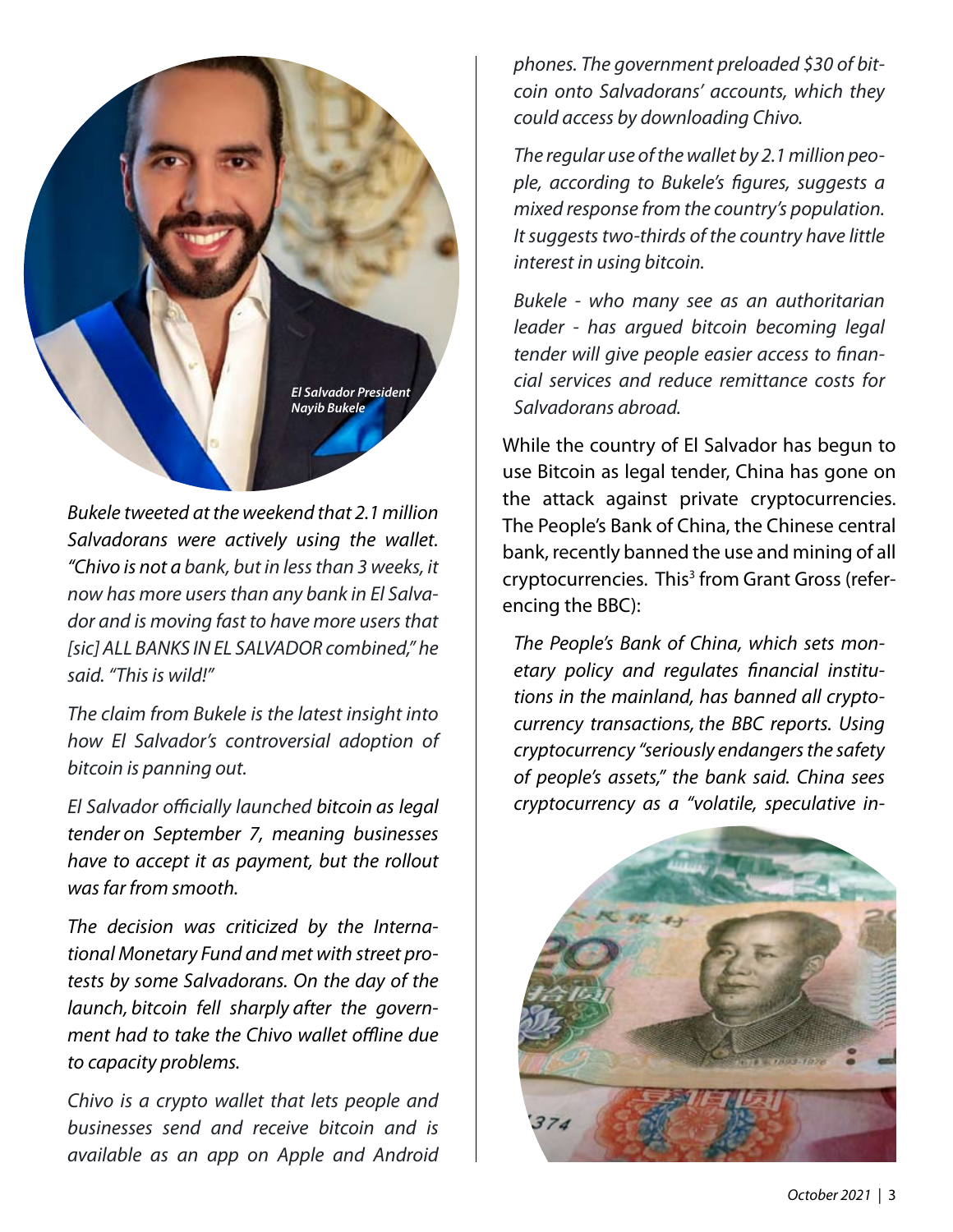*vestment" and an easy way to launder money, the story notes. Trading cryptocurrency has officially been banned in China since 2019, but has continued online through foreign exchanges.*

This move is not surprising given that China is looking to roll out a central bank issued digital currency. A vital part of the success of the digital currency that is issued by the central bank is to eliminate alternatives. It seems that is what China is doing ahead of the digital currency rollout next year<sup>4</sup>.

*Central bank digital currencies (CBDCs) are in various stages of development, launch and use around the globe — but one might argue that in Europe and the United States, it's all a case of playing catch-up with China.*

*February looms as a red-letter month, then, for the CBDC landscape. Beijing is slated to roll out its digital yuan nationally as the 2022 Winter Olympics are held, as reported by "Bloomberg".*

*The wider rollout would take place after a slew of trials, notably in retail and domestic settings, had been completed. Pilot tests in several cities have enabled users to purchase goods and services and pay for utilities and other bills.*

*As Bloomberg reported, a number of banks and companies had set up shop at a trade fair this month to promote the digital yuan. And in an illustration of the interplay between mainstream commerce and the digital currency, companies such as JD.com and Ant Group had demonstrations of how apps would work with the CBDC and how payments could be taken at vending machines.*

*In a paper that debuted over the summer from the People's Bank of China, titled "Progress of Research and Development of E-CNY in China,"*  *the PBOC wrote that the digital yuan, at a high level, is envisioned as "a value-based, quasi-account-based and account-based hybrid payment instrument, with legal tender status and loosely-coupled account linkage."*

*With a retail, domestic focus — and with the CBDC serving as a substitute for cash, according to the paper — the PBOC "issues e-CNY to authorized operators which are commercial banks, and manages e-CNY through its whole life cycle. Meanwhile, it is the authorized operators and other commercial institutions that exchange and circulate e-CNY to the public."*

Moving ahead, as world central banks work to develop digital currencies, it's important to keep in mind that, at this point, all these planned and proposed digital currencies will just be another type of fiat currency.

Ultimately, unless a digital currency is linked to a tangible asset like gold, I expect they will fail as every other fiat currency in history has done.

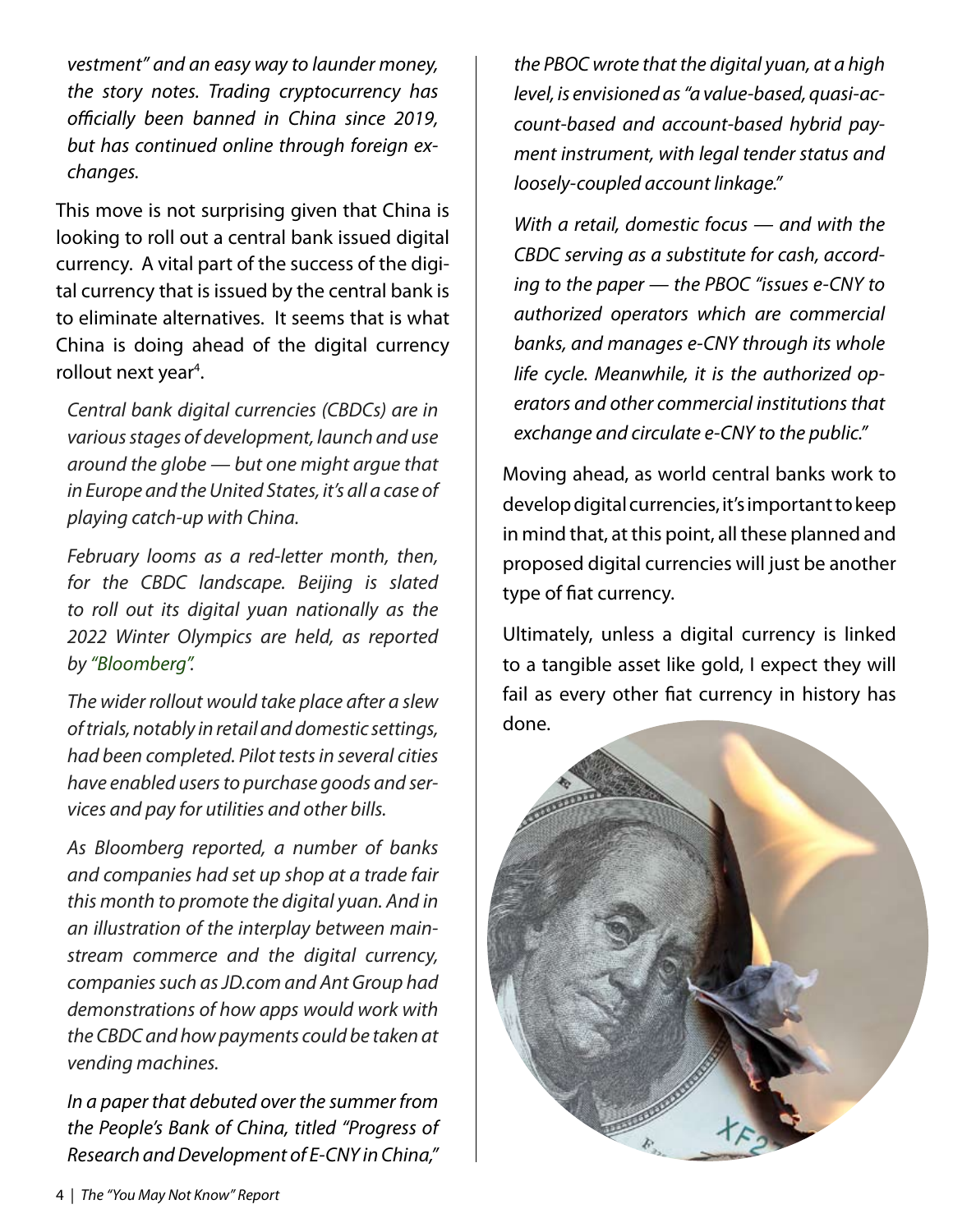

## **Gold and Silver Update**

I've had conversations with many readers, radio show listeners and clients about the recent decline in the price of precious metals. Those conversations always lead to two topics of discussion. One, where should the price of precious metals be from a fundamental viewpoint? And, two, why is the current reality not reconciling with the fundamentals?

In this update, I'd like to address both topics. Let's begin with the fundamentals. I'd like to have this conversation from the perspective of the expansion of the fiat money supply and then compare the expansion of the money supply to the price of gold, silver and another commodity – oil. This comparison is easy to do when visiting<sup>5</sup> usdebtclock.org. The screenshot on this page is taken from that website.

Notice from the screenshot (right) that the dollar-to-oil ratio, the dollar-to-silver ratio, and the dollar-togold ratio in 1913 are all noted.

The ratio is calculated by taking the total increase in the money supply and dividing by the yearly production of either oil, silver or gold depending on the index one is examining. For example, the dollar to oil ratio in 1913 was calculated taking the total increase in the money supply and dividing by the total world oil production. A review of the history of oil prices concludes that the actual price of oil per barrel in 1913 closely tracked the price forecast using this simple formula<sup>6</sup>.

The same conclusion is reached when looking at the forecast prices in 1913 and the actual prices. Gold was \$20 per ounce in 1913 and silver was between \$1 and \$2 per ounce<sup>7</sup>.

Here's the point, in calendar year 2013, using the formula of taking the increase in the money supply and dividing by annual world production of oil, silver or gold; one arrives at a forecasted number that reasonably tracked reality.

Fast forward to September 2021 and one discovers that this forecasting tool seems to have broken for gold and silver but still works for

DOLLAR TO OIL RATIO NOW \$72.11 PER BARREL

DOLLAR TO OIL RATIO 1913 \$2.02 PER BARREL

**DOLLAR TO SILVER RATIO NOW** \$3,030 PER OUNCE

**DOLLAR TO SILVER RATIO 1913** \$2.64 PER OUNCE

**DOLLAR TO GOLD RATIO NOW** \$21,224 PER OUNCE

\$29.08 PER OUNCE

oil. Observe from the screenshot that taking the total increase in the money supply presently and dividing by world oil production, one gets a forecasted estimate of about \$72 per barrel. Like in 1913, that tracks reality reasonably closely. The current price of one barrel of oil as this issue goes to publication is about \$75<sup>8</sup>.

However, when looking at the forecasted price of silver and gold, one reaches a much different conclusion. The forecasted price of silver is more than \$3,000 per ounce while physical silver is presently selling somewhere in the mid \$20

range. The forecasted price of gold is more than \$21,000 per ounce while reality has physical gold selling for around \$1900 per ounce.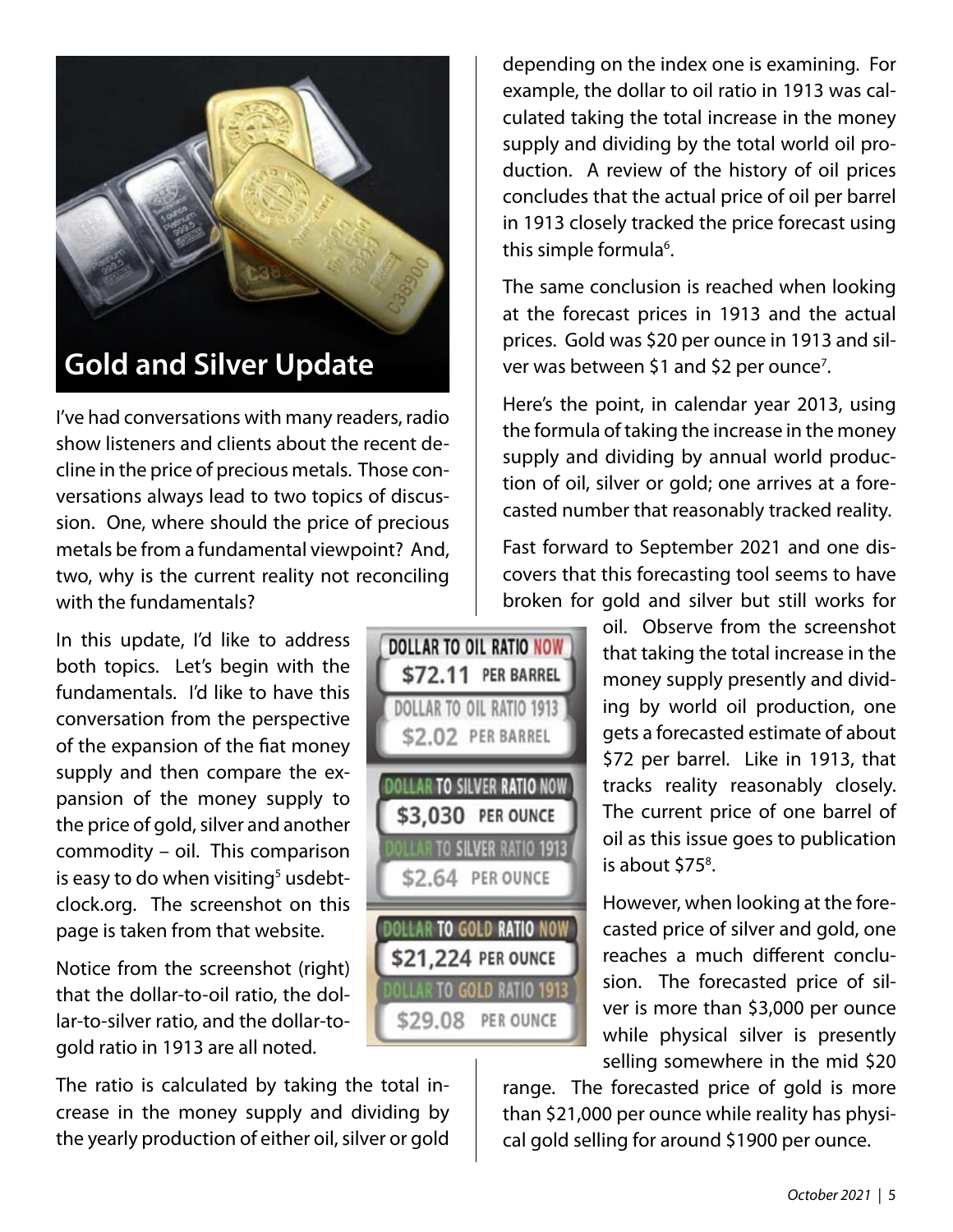To bring up the subject of critical thinking once again – something doesn't make sense.

The answer is probably at least somewhat discovered in this article<sup>9</sup>:

*JPMorgan Chase & Co. admitted wrongdoing and agreed to pay more than \$920 million to resolve U.S. authorities' claims of market manipulation in the bank's trading of metals futures and Treasury securities over an eight-year period, the largest sanction ever tied to the illegal practice known as spoofing.*

*The New York-based lender will pay the biggest monetary penalty ever imposed by the Commodity Futures Trading Commission, including a \$436.4 million fine, \$311.7 million in restitution, and more than \$172 million in disgorgement, according to a statement from the CFTC. The CFTC said its order will recognize and offset restitution and disgorgement payments made to the Department of Justice and Securities and Exchange Commission.*

*The accord ends a criminal investigation of the bank that has led to a half-dozen employees being charged with rigging the price of gold and silver futures for more than eight years. Two have entered guilty pleas, and four others are awaiting trial.*

*The JPMorgan penalty far exceeds previous spoofing-related fines levied against banks, and is the toughest sanction imposed in the Justice Department's years-long crackdown on spoofing. The bank entered into a deferred prosecution agreement with the Justice Department as part of the settlement, according to the CFTC.*



Since we covered this in great detail in last month's "You May Not Know Report", I won't devote much space to it in this month's issue.

Suffice it to say that stocks remain overvalued using almost any metric including the Buffet Indicator and the Shiller CAPE Index. Additionally, levels of margin debt on stocks are at alltime highs.

Past radio guest, Dr. Robert McHugh, a technical market analyst recently reported that another "Hindenburg Omen" occurred in stocks on September 28, 2021.

For those of you not familiar with this indicator, a Hindenburg Omen is a condition that exists in stocks as follows:

-The daily number of 52-week lows and highs in the market index is greater than 2.2% which is the threshold amount.

- The highs of the 52 weeks must not be more than 2 times the lows of 52 weeks.
- The stock market is in an uptrend and the uptrend is identified as per the moving average of 10 weeks or the rate of change of 50 days.
- The McClellan oscillator is negative. •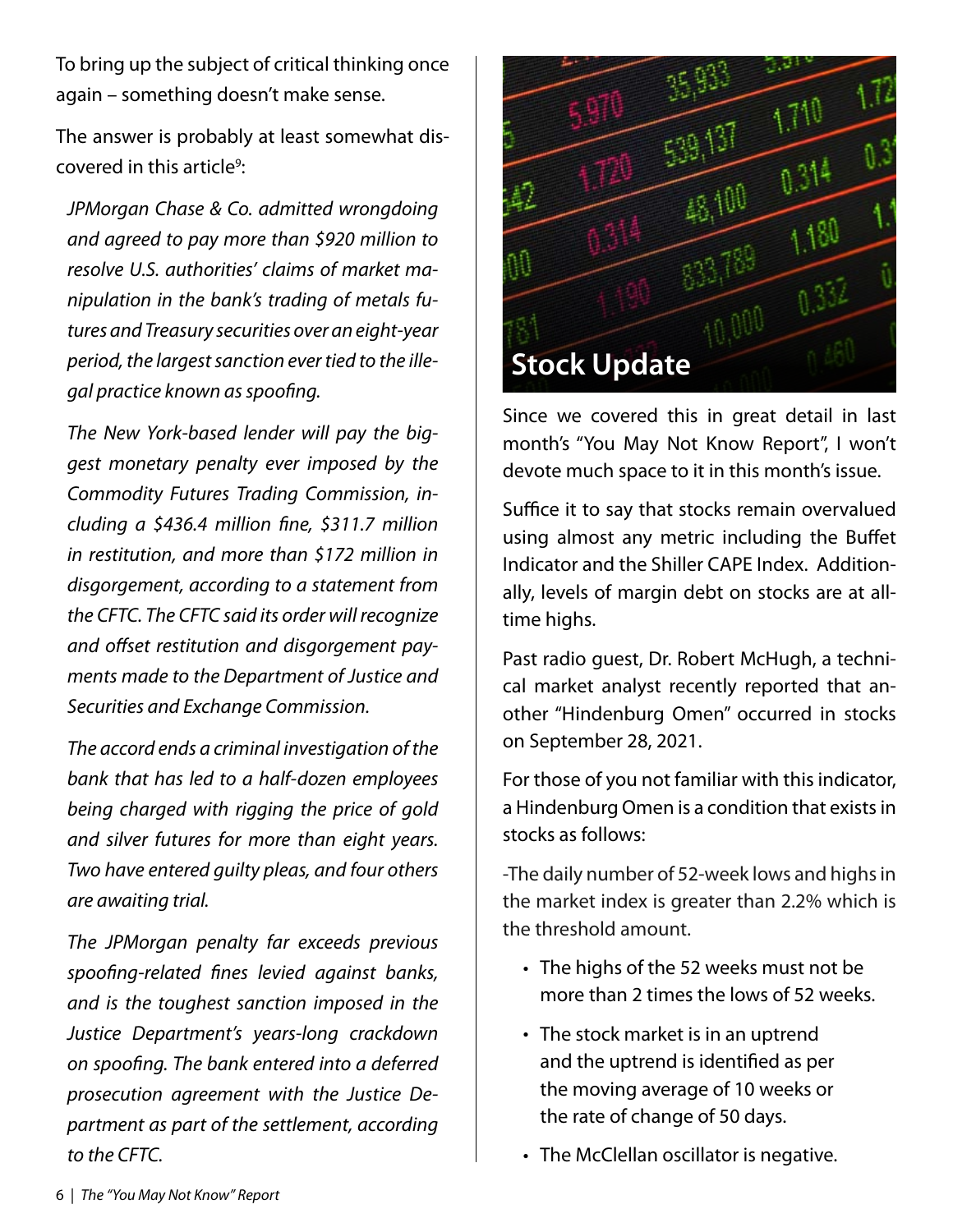The McClellan Oscillatory indicates the shift in the market sentiments.

I understand that explanation is a but technical but suffice is to say that there are an inordinate number of stocks making new lows while not more than twice as many stocks make new highs. Put another way, the market lacks conviction.

Here is what Dr. McHugh had to say about the markets on September 29, 2021<sup>10</sup>:

*The market triggered a new Hindenburg Omen observation Tuesday, September 28th. Because this is occurring outside the 30-day period the current official H.O. occurred, this new one today is considered the first observation of a second H.O. Once we get a second H.O. observation within the next 30 days, we will have a concurrent second official H.O. potential stock market crash signal on the clock. Concurrent signals are not good if it happens. The Official H.O. from August warns of a potential stock market crash through mid-December. If we get a second one, that will extend the danger time into 2022. All stock market crashes in the past 35 years occurred with one or more on the clock. None happened without one on the* 





Real estate prices have often followed stock prices historically. Currently, it seems that the bull market in real estate could also be reaching an apex. Rapidly rising prices have made homes unaffordable for many in the market. This11 from "Yahoo Finance":

*Home price growth in the U.S. soared to new highs in July.*

*Standard & Poor's said Tuesday that its S&P CoreLogic Case-Shiller national home price index posted a 19.7% annual gain in July, up from 18.7% in June — the fourth straight month in which the growth rate set a record. The 20-City Composite posted a 19.9% annual gain, up from 19.1% a month earlier. The 20-City results were just shy of analysts' expectations of a 20% annual gain, according to Bloomberg consensus estimates.*

*"The National Composite Index marked its fourteenth consecutive month of accelerating prices with a 19.7% gain from year-ago levels, up from 18.7% in June and 16.9% in May," said Craig J. Lazzara, managing director and global head of index investment strategy at S&P Dow Jones Indices, in a press statement. "The last several months have been extraordinary not only in the level of price gains, but in the con-*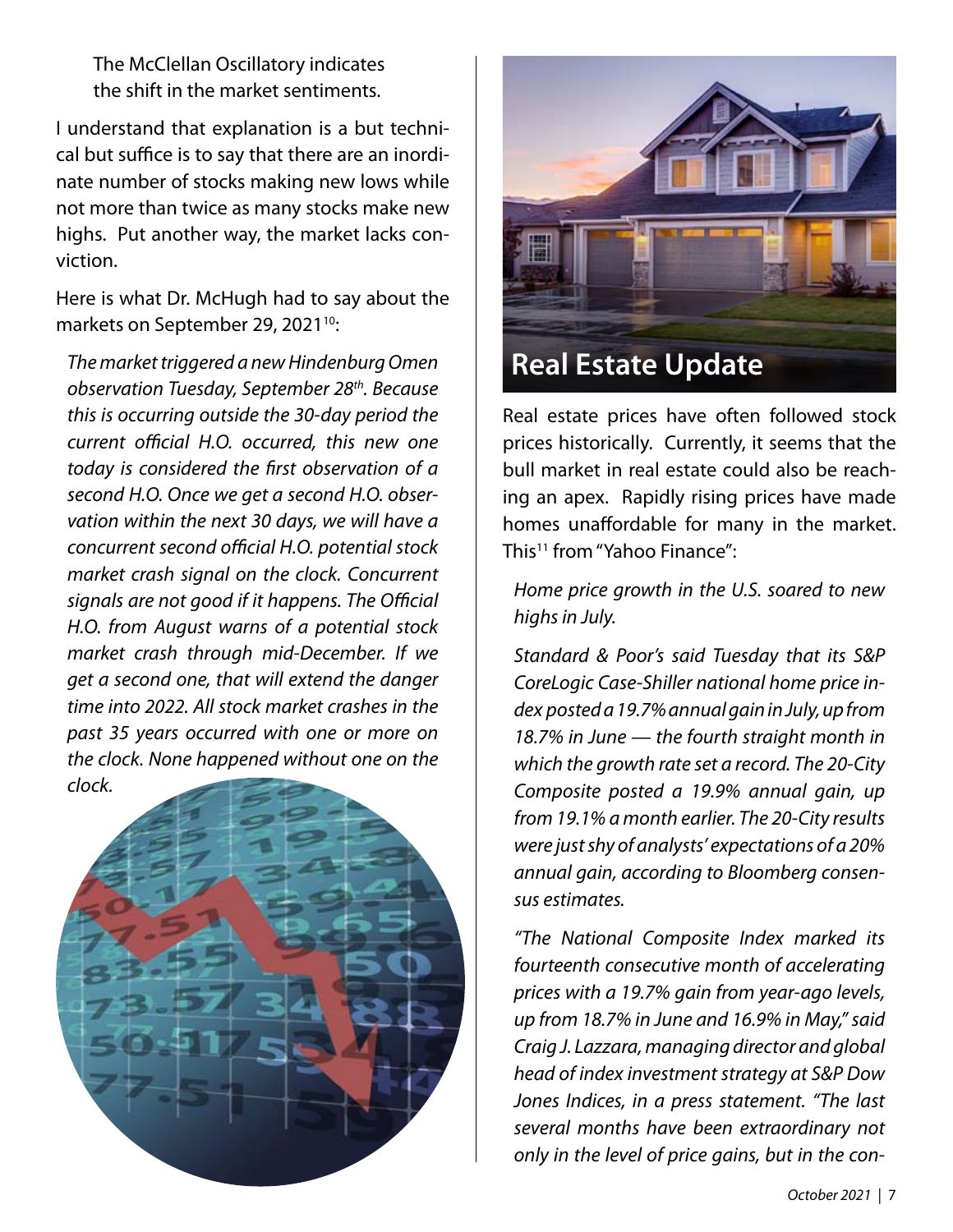#### *sistency of gains across the country."*

*In July, all 20 cities recorded home price increases. Home prices in 19 of the 20 cities are now at all-time highs. Only Chicago is an outlier, at 0.3% its 2006 peak.*

*"Phoenix's 32.4% increase led all cities for the 26th consecutive month, with San Diego (+27.8%) and Seattle (+25.5%) not far behind," said Lazzara.*

As home prices continue to elevate at rates that are clearly unsustainable, mortgage demand is declining, a clear, bearish divergence from rising prices. Should mortgage demand continue to wane, prices will have to soon follow. This<sup>12</sup> from CNBC:

*Higher interest rates took some recent wind out of the sails in the mortgage market.*

*After gains the previous week, total mortgage application volume fell 1.1% last week from the previous week, according to the Mortgage Bankers Association's seasonally adjusted index.*

*Applications to refinance a home loan, which are highly sensitive to weekly rate movements, decreased 1% from the previous week and were essentially flat from a year ago. The increase in interest rates occurred late in the week and continued into this week, suggesting the negative effect on refinance demand will be more severe in next week's report.*

*Mortgage applications to purchase a home fell 1% last week and were 12% lower than a year ago. The weakness in purchase demand is less about rising interest rates, which are still historically low, and more about sky-high home prices.*



There are Roth IRA changes coming. "The Wall Street Journal" reported $13$  that the House Ways and Means Committee approved legislation from House Democrats that would disallow the use of 'backdoor Roth conversions' beginning January 1, 2022. This from the article:

*The proposal is one of a series of measures Democrats are backing in an effort to prevent the wealthiest Americans from shielding multimillion-dollar retirement balances from taxes. The move is part of a broader agenda that includesraising taxes on higher income Americans and cracking down on tax avoidance to help pay for measures including the party's \$3.5 trillion healthcare, education and climate bill.*

*The legislation also proposes eliminating Roth conversions of after-tax contributions to traditional individual retirement accounts starting Jan. 1, 2022. It would require most people with aggregate retirement-account balances above \$10 million to take distributions, regardless of their age. And it would ban holding unregistered securities, including private equity, in IRAs.*

*Starting in 2032, the legislation would prevent single people earning more than \$400,000 a*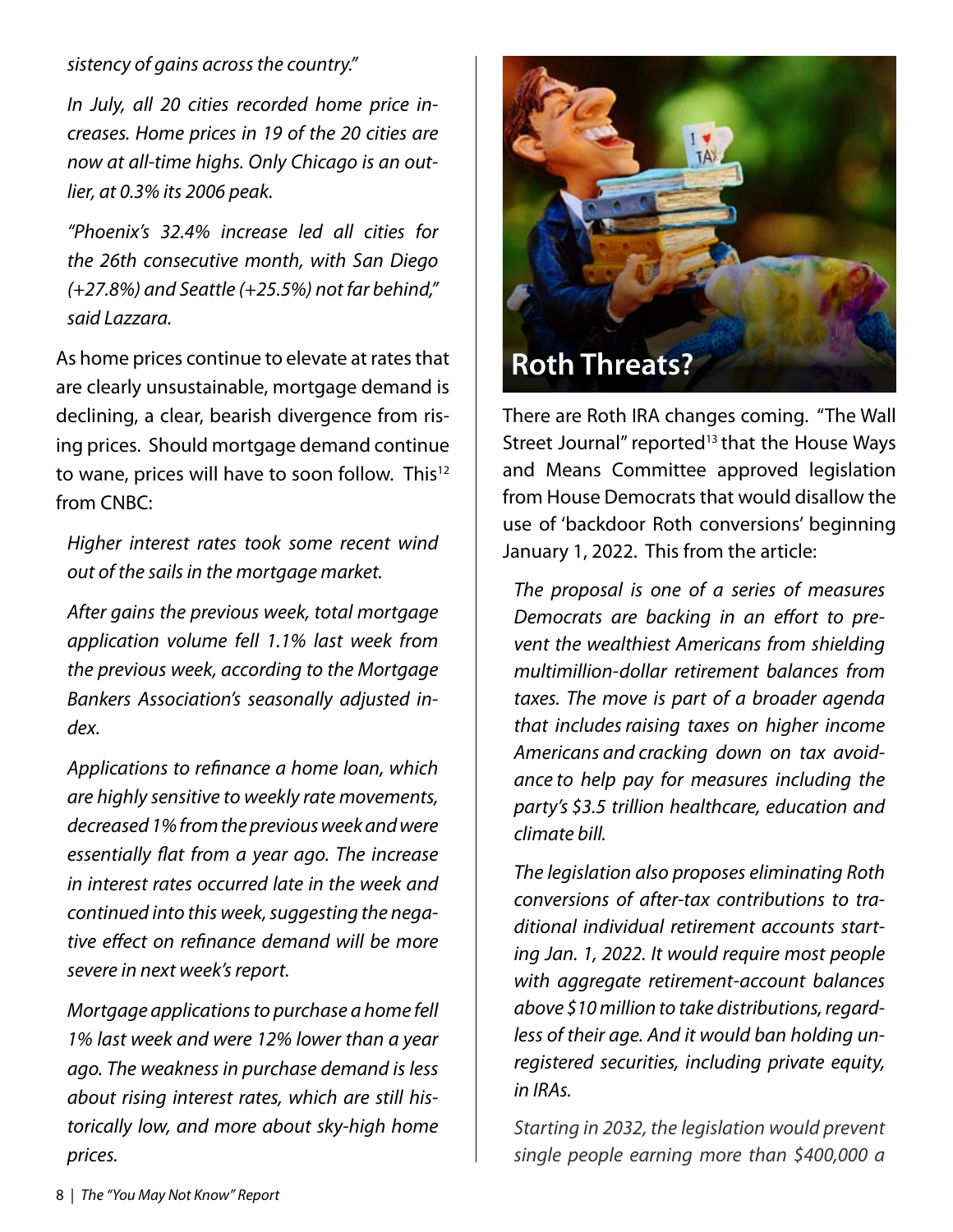*year and married couples with incomes above \$450,000 from converting pretax retirementaccount money to Roth accounts.*

A backdoor Roth has a taxpayer who is ineligible to contribute to a Roth IRA make the contribution to a traditional retirement account and then do a Roth conversion. While contributions to a Roth have income limits, conversions to a Roth have no such limits.

If you are married filing jointly and your adjusted gross income is less than \$198,000, you can contribute up to the limit to a Roth. If your adjusted gross income is \$208,000 or more, you are prohibited from making a Roth contribution. A single taxpayer can make the full Roth contribution if his or her income is less than \$125,000. Once a single taxpayer's adjusted gross income rises to \$140,000, no Roth contribution is allowed.

Seems that retirement accounts are now on the radar of the Washington politicians.



# **Federal Reserve Members Make Shady Trades?**

"The Wall Street Journal" ran a story on September 21, 2021, that reported two separate advocacy groups called out two Federal Reserve members for pandemic profiteering alleging that the two Fed members may have used inside information to personally profit from Fed policy. This<sup>14</sup> from the piece:

*Two advocacy groups said two senior Federal Reserve officials who traded stocks and other investments while setting monetary policy should lose their jobs, while a former senior Fed adviser said one of the men should be fired and the other should take leave pending an investigation.*

*Federal Reserve Bank of Dallas President Robert Kaplan* [and] *Federal Reserve Bank of Boston leader Eric Rosengren actively traded in marketsin 2020, a year dominated by major Fed interventions to help save the economy during the coronavirus pandemic, according to financial disclosure forms recently made available by their banks. The Fed said after the disclosures it would review its rules around trading rules by officials.*

*Better Markets, a group that pushes for tighter financial regulation; the left-leaning Center for Popular Democracy's Fed Up campaign; and Andrew Levin, a former top Federal Reserve staff member and now a professor at Dartmouth College, are calling for the Fed to take action against Messrs. Kaplan and Rosengren.*

*"It's time for the Fed to do what leaders are supposed to do: Lead by example," Better Markets president and chief executive officer Dennis Kelleher wrote in a letter sent to Fed Chairman Jerome Powell Tuesday.*

*Referring to what he called the "pandemic profiteering trading conduct" of Messrs. Kaplan and Rosengren, both should resign or be fired "for having lost the confidence and trust of the American people and, one would think, the Chairman of the U.S. central bank," Mr. Kelleher said.*

*Mr. Kelleher said that as a regulator of financial institutions that has weighed in publicly about*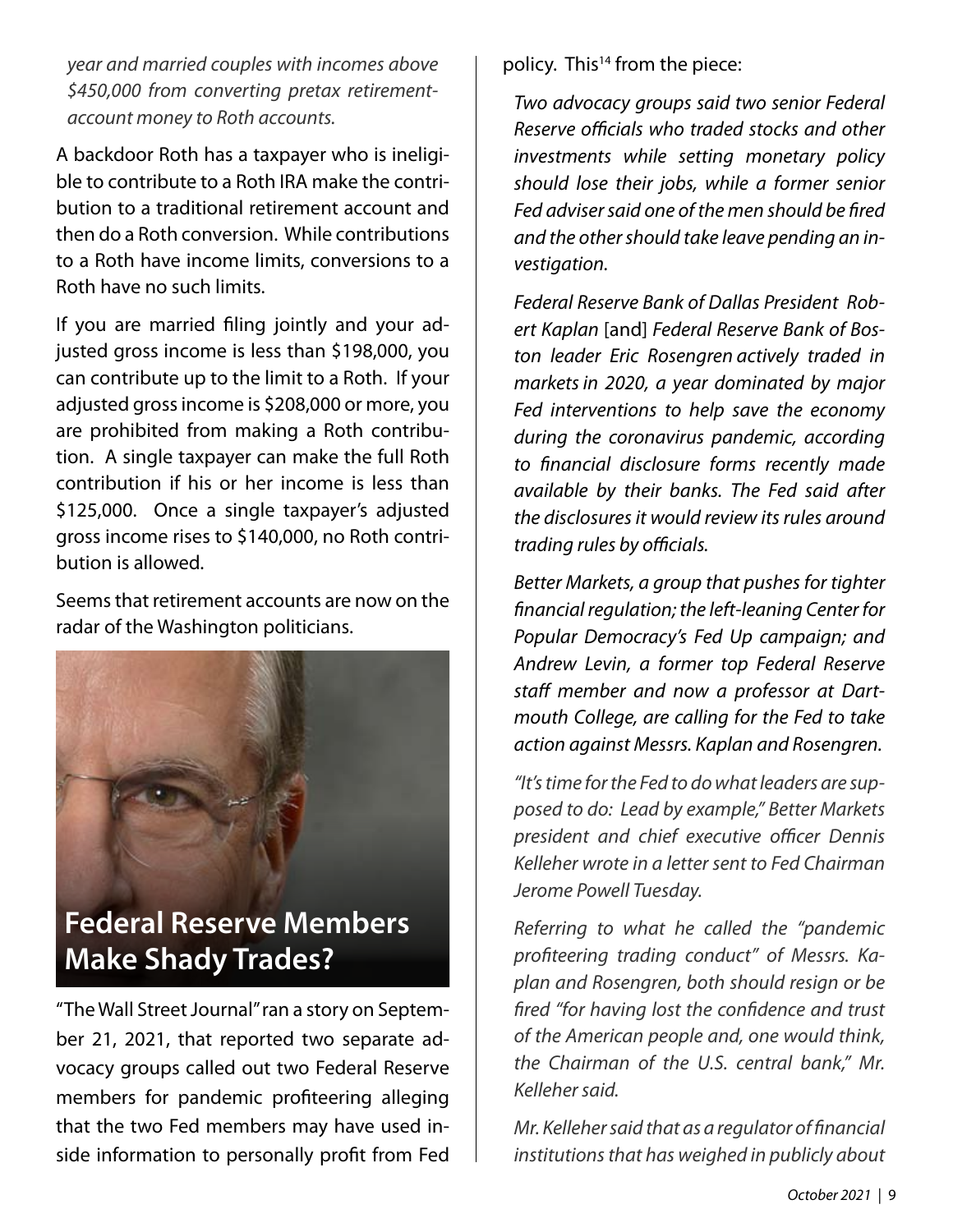*improving Wall Street culture, the Fed must live by those same standards.*

*Dartmouth's Mr. Levin said, "President Rosengren should immediately resign or be removed from office" and "President Kaplan should take administrative leave pending the outcome of an external investigation of his trading activities." The academic also worked at the central bank as special adviser to the Board on monetary policy strategy and communication from 2010 to 2012.*

*Mr. Levin said that in the case of Mr. Rosengren, trading securities tied to real estate even as these investments were directly affected by the Fed's actions to help support the financial sector last year was egregious.*

*In the case of Mr. Kaplan, more information is needed, Mr. Levin said. The Dallas Fed leader, who worked for two decades at investment bank Goldman Sachs Group Inc. before leaving in 2006, has so far declined to provide full information on when and how much he traded across a wide variety of securities, some of which were in investments directly impacted by Fed policy choices, such as interest-rate and stock-market future funds.*

The two men have since resigned, Rosengren at the end of September citing health reasons, and Kaplan stated the focus on his stock trading distracted from the work of the Fed.

|              | <b>Time Deposit Rates</b> |                                                        |  |  |
|--------------|---------------------------|--------------------------------------------------------|--|--|
| <b>TIMEX</b> |                           | At the time of publication,<br>these rates were valid: |  |  |
|              | 1-Year                    | 1.00%                                                  |  |  |
|              | 2-Year                    | 1.75%                                                  |  |  |
|              | 5-Year                    | 2.65%                                                  |  |  |
|              |                           | Call the office for details at<br>1-866-921-3613.      |  |  |
|              |                           |                                                        |  |  |
|              |                           |                                                        |  |  |
|              | 1. 印片丰泉                   |                                                        |  |  |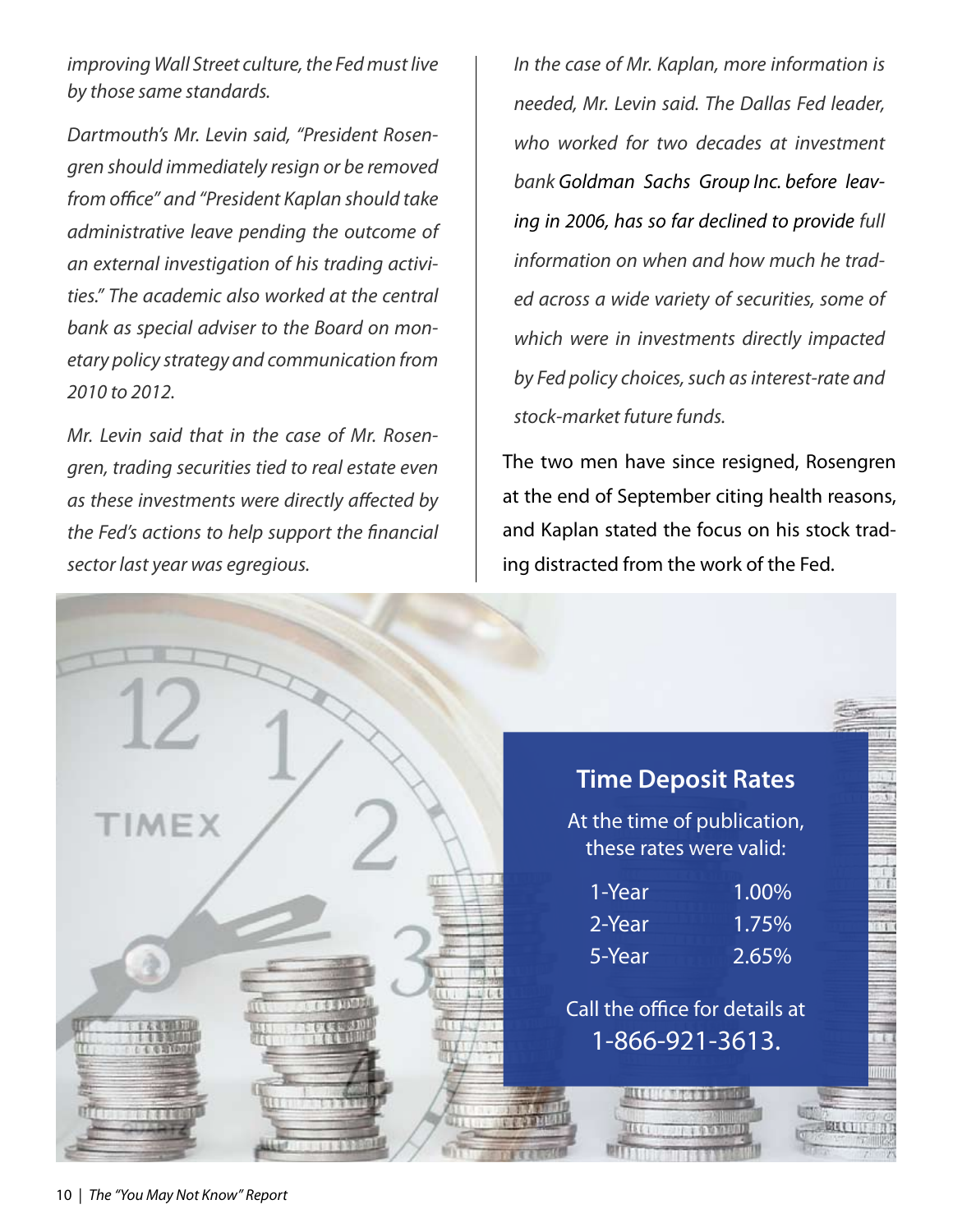

#### How to Use a Simple 4-Step Process Designed Especially for Today's Economy to Help You Maximize Your Benefits from Social Security, Divorce Yourself from the IRS in Your IRA or 401(k) and Achieve Your Dreams of a Comfortable Retirement in a Crazy, New World

The world has **dramatically changed** over the past couple of years. What was once considered 'normal' is now a distant memory.

With this massive level of change in nearly every area of our lives, **retirement planning rules have also changed radically.**

Whether you are aspiring to a comfortable, stress-free retirement or you are already retired, today's retirement is not your Mom's or Dad's retirement, far from it. If you plan for your retirement using the same strategies your parents did, **you may fail and find that your retirement dreams are never realized**. Or even worse, **you may retire thinking everything is O.K., only to find that your finances fail you**.

A 2-night educational course will reveal retirement's new rules in the new economy and lay out a simple 4-Step process to achieving a successful retirement.

# **Are Your Dreams of a Secure, Stress-Free Retirement at Risk?**

This course, formerly taught at Western Michigan University, is now being offered at Prince Conference Center at Calvin College, 1800 E Beltline Ave SE, Grand Rapids, MI 49546, on Tuesday, November 30, and Tuesday, December 7, from 6 PM to 9 PM each night. We have arranged complimentary parking for attendees.

The Federal Reserve, the central bank of the United States, has been creating currency at a pace that can only be described as reckless. Inflation is emerging as a result. **Anyone who is retired, or who is contemplating retirement is being affected.**

Combine that fact with the fact that current debt levels compared to the size of the economy **are 50% higher than at the beginning of The Great Depression** and it becomes **painfully evident** that the economy is different now than at any time in recent memory.

If you want to succeed in retirement, you may need to consider a different approach. Full details about this course are available online at **www.NewRetirementRules.com.**